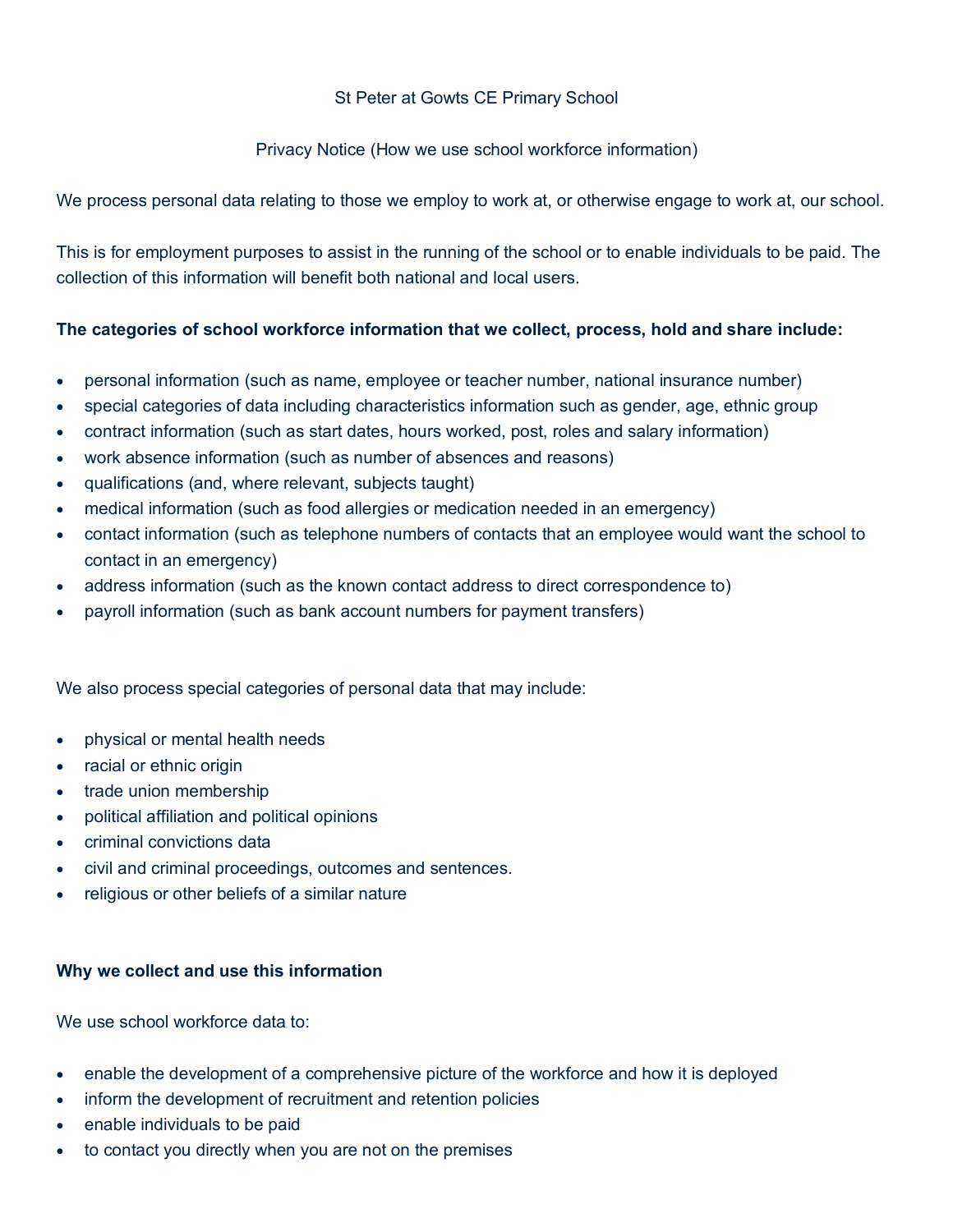• to contact others known to you, where you have provided their information, in cases where it would be reasonable for us to contact that individual

### **The lawful basis on which we process this information**

We collect and use information under Article 6 and Article 9 of the GDPR, this enables the school to process information such as Departmental Censuses under the Education Act 1996 and other such data processes that relate education provision or payment of the individual.

## **COLLECTING THIS INFORMATION**

Whilst the majority of information you provide to us is mandatory, some of it is provided to us on a voluntary basis. In order to comply with data protection legislation, we will inform you whether you are required to provide certain school workforce information to us or if you have a choice in this.

#### **Storing this information**

We hold data in line with our Data Retention Guidelines.

#### **Who we share this information with**

We routinely share this information with:

- our local authority
- the Department for Education (DfE)

## **Why we share school workforce information**

We do not share information about workforce members with anyone without consent unless the law and our policies allow us to do so.

## LOCAL AUTHORITY

We are required to share information about our workforce members with our local authority (LA) under section 5 of the Education (Supply of Information about the School Workforce) (England) Regulations 2007 and amendments.

## DEPARTMENT FOR EDUCATION (DFE)

We share personal data with the Department for Education (DfE) on a statutory basis. This data sharing underpins workforce policy monitoring, evaluation, and links to school funding / expenditure and the assessment educational attainment.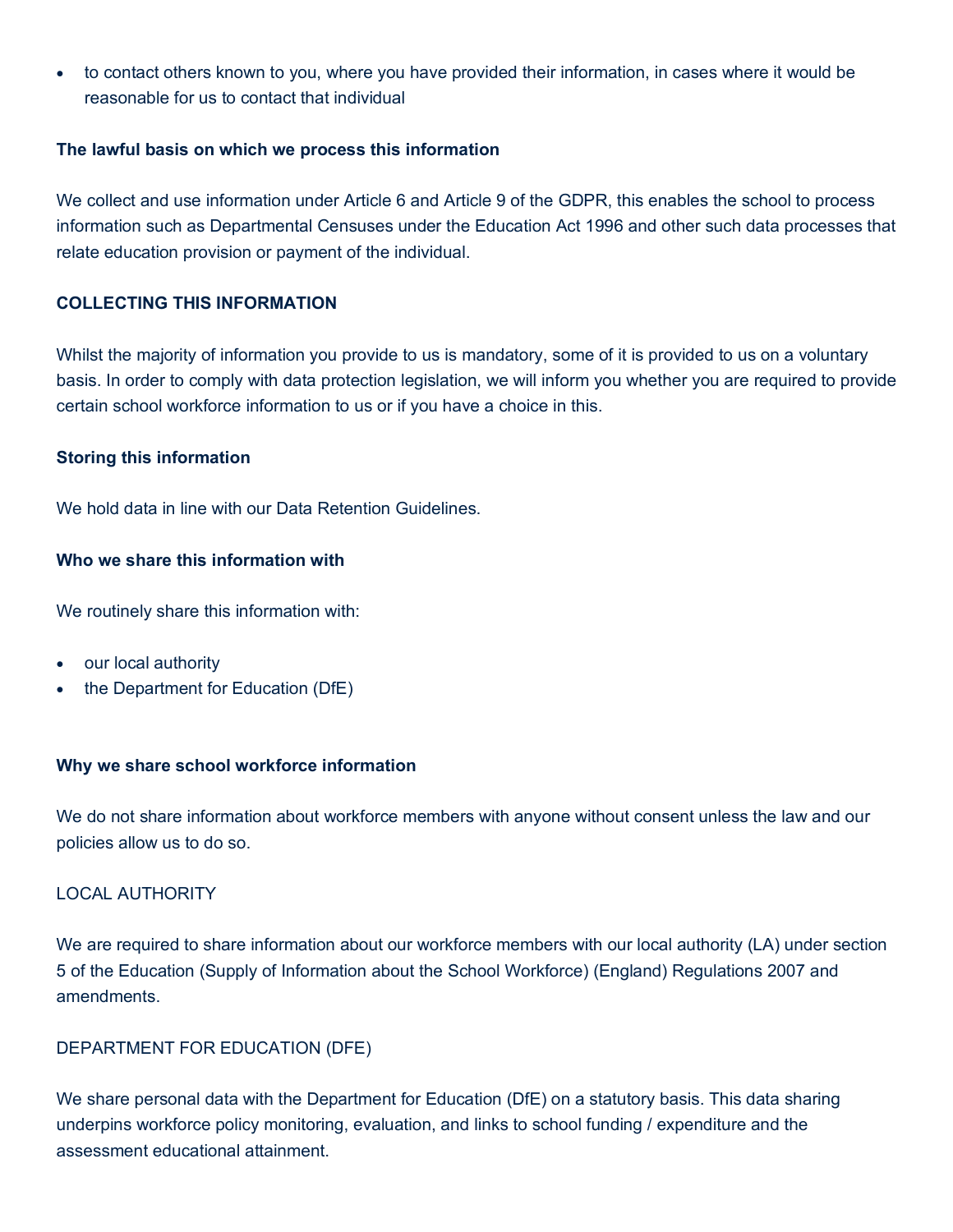We are required to share information about our workforce with the (DfE) under section 5 of the Education (Supply of Information about the School Workforce) (England) Regulations 2007 and amendments.

Data collection requirements

The DfE collects and processes personal data relating to those employed by schools and local authorities that work in state funded schools (including all maintained schools, all academies and free schools and all special schools including Pupil Referral Units and Alternative Provision). All state funded schools are required to make a census submission because it is a statutory return under sections 113 and 114 of the Education Act 2005

To find out more about the data collection requirements placed on us by the Department for Education including the data that we share with them, go to https://www.gov.uk/education/data-collection-and-censusesfor-schools.

The department may share information about school employees with third parties who promote the education or well-being of children or the effective deployment of school staff in England by:

- conducting research or analysis
- producing statistics
- providing information, advice or guidance

The department has robust processes in place to ensure that the confidentiality of personal data is maintained and there are stringent controls in place regarding access to it and its use. Decisions on whether DfE releases personal data to third parties are subject to a strict approval process and based on a detailed assessment of:

- who is requesting the data
- the purpose for which it is required
- the level and sensitivity of data requested; and
- the arrangements in place to securely store and handle the data

To be granted access to school workforce information, organisations must comply with its strict terms and conditions covering the confidentiality and handling of the data, security arrangements and retention and use of the data.

For more information about the department's data sharing process, please visit:

https://www.gov.uk/data-protection-how-we-collect-and-share-research-data To contact the department: https://www.gov.uk/contact-dfe

# **Requesting access to your personal data**

Under data protection legislation, you have the right to request access to information about you that we hold. To make a request for your personal information, contact Mrs Charlotte Hickerton (Headteacher)

You also have the right to: